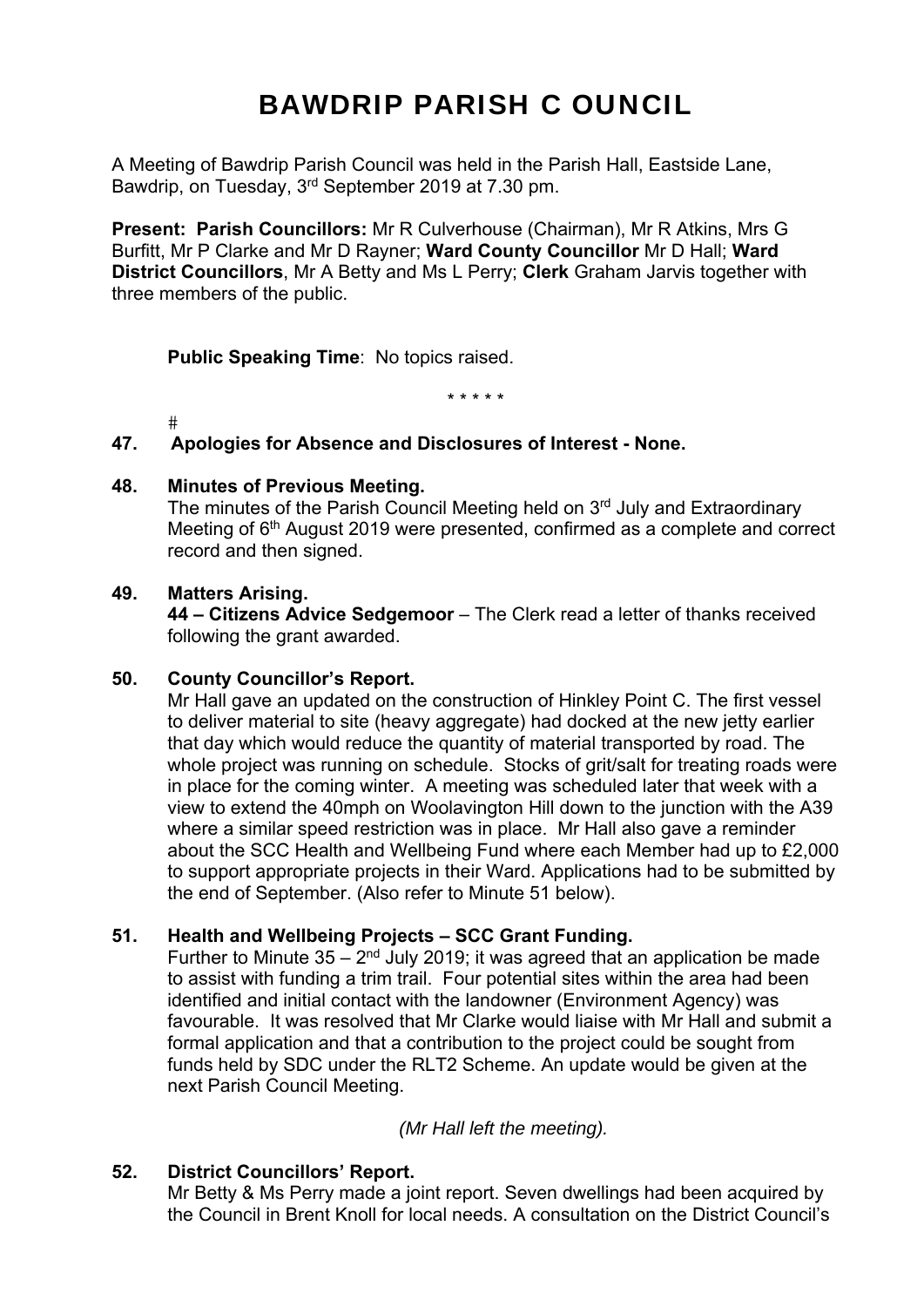# *Bawdrip Parish Council – Minutes 3rd September 2019*

Economic Development Strategy had commenced and comments were welcome to be made at economic.development@sedgemoor.gov.uk. A decision on whether to prevent projects involving fracking had been deferred. A formal objection had been made against the proposal by the Devon and Somerset Fire Service to reduce cover for the District.

#### **53. Maintenance of Council Owned Land and Property.**

The Chairman circulated a paper on the desire to be proactive on the maintenance of Council owned assets. The notion of forming a charitable trust had stalled due to insufficient public support and volunteers. A possible alternative was to form a Maintenance Improvement Group (MIG) comprised by a mixture of voluntary with, in appropriate cases, professional input. There was agreement that people who had expressed an interest previously be approached with a view to having a Management/Maintenance Plan in place. An update would be given at a future Parish Council Meeting. *(A copy of the paper is appended to the signed copy of these minutes).* 

### **54. Potential Improvements to Parish Facilities.**

Pursuant to Minute  $10 - 14$ <sup>th</sup> May 2019; the Chairman reported that 15 letters were sent to local landowners asking about the availability of land which could be used for community purposes. Of the replies received, only one offer had transpired and that was conditional on a package development for the site. After a discussion it was resolved that the landowner be asked if they would be willing to sell to the Parish Council a parcel of land in isolation, about half an acre in area, and if so an indication as to the price.

#### **55. Events to Mark 75th Anniversary of the end of the Second World War.**

There was agreement that events should be held locally to mark the 75<sup>th</sup> Anniversary of VE and VJ Days which would occur in 2020. Suggestions included a street party for children and an event in period costume. Mr Clarke promised to prepare some detailed proposals for consideration at a future meeting.

## **56. Planning Matters - None.**

#### **57. Financial Matters.**

#### **a) The following payments were approved:-**

- **i)** Clerk's Salary/Reimbursements £963.48 (£949.30 + £14.18 VAT) Cheque No. 598.
- **ii)** CPRE Subscription £36.00 Cheque No. 599. (Payment made under the provision of Section 137 of Local Government Act 1972).

#### b) Bank Reconciliation Statement – 30<sup>th</sup> June 2019.

The Clerk presented a bank reconciliation statement as at 30<sup>th</sup> June 2019 together with supporting papers. These were examined by Members and agreed as correct.

#### **58. Roads and Footpaths. Ambiguous Sign on A39.**

Mr Rayner mentioned that a post on the A39 approaching the village from the Woolavington direction had two signs attached – "Bawdrip" (pointing left) and "Parking 200 Yards". The inference was that parking was available by turning left and number of vehicles had been misdirected to the village seeking a parking spot which was actually on the main road. Mr Rayner had reported the situation County Highways - a reply was awaited.